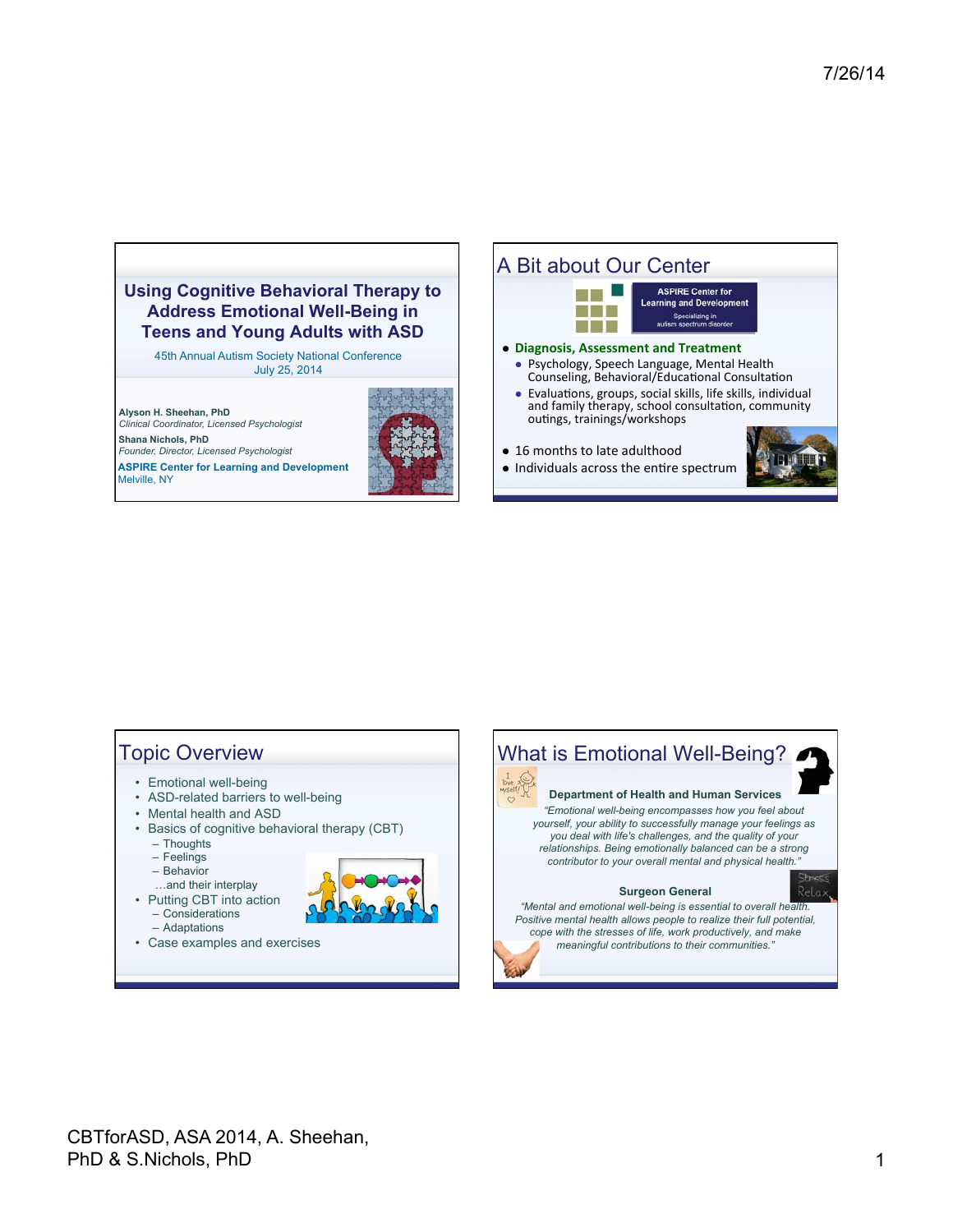# Barriers to well-being in ASD **The "Triple Whammy"** (Bromfield, 2010)

- Individuals with ASD are *less equipped* to handle life's challenges
- A *shrinking social world* contributes to deficits
- *Self-protection* can lead to pushing others away
	- Limited support system
	- Shutting down



#### Barriers to well-being in ASD **Emotional Skills Deficits**  • Research

- Varied regarding type and extent of emotional deficits in ASD
- Emphasis on face processing
- Reality
	- Goes **beyond** basic emotion identification
	- Recognition of Basic Emotions
		- *Complexities* inherent in: l õ é
	- Understanding causes of emotional experiences in self and others • Regulating own emotions and internal states
	- Creating positive change in interactions



#### • Difficulties we often see at our center – Identifying emotions in pictures or people – Self-generating nonverbal emotional expression – Describing physiological components of emotions – Recognizing emotional triggers – Expressing emotional experiences – Relating to others' emotional experiences (especially when having a different experience themselves!) – Developing and **using** emotion vocabulary Barriers to well-being in ASD **Emotional Skills Deficits**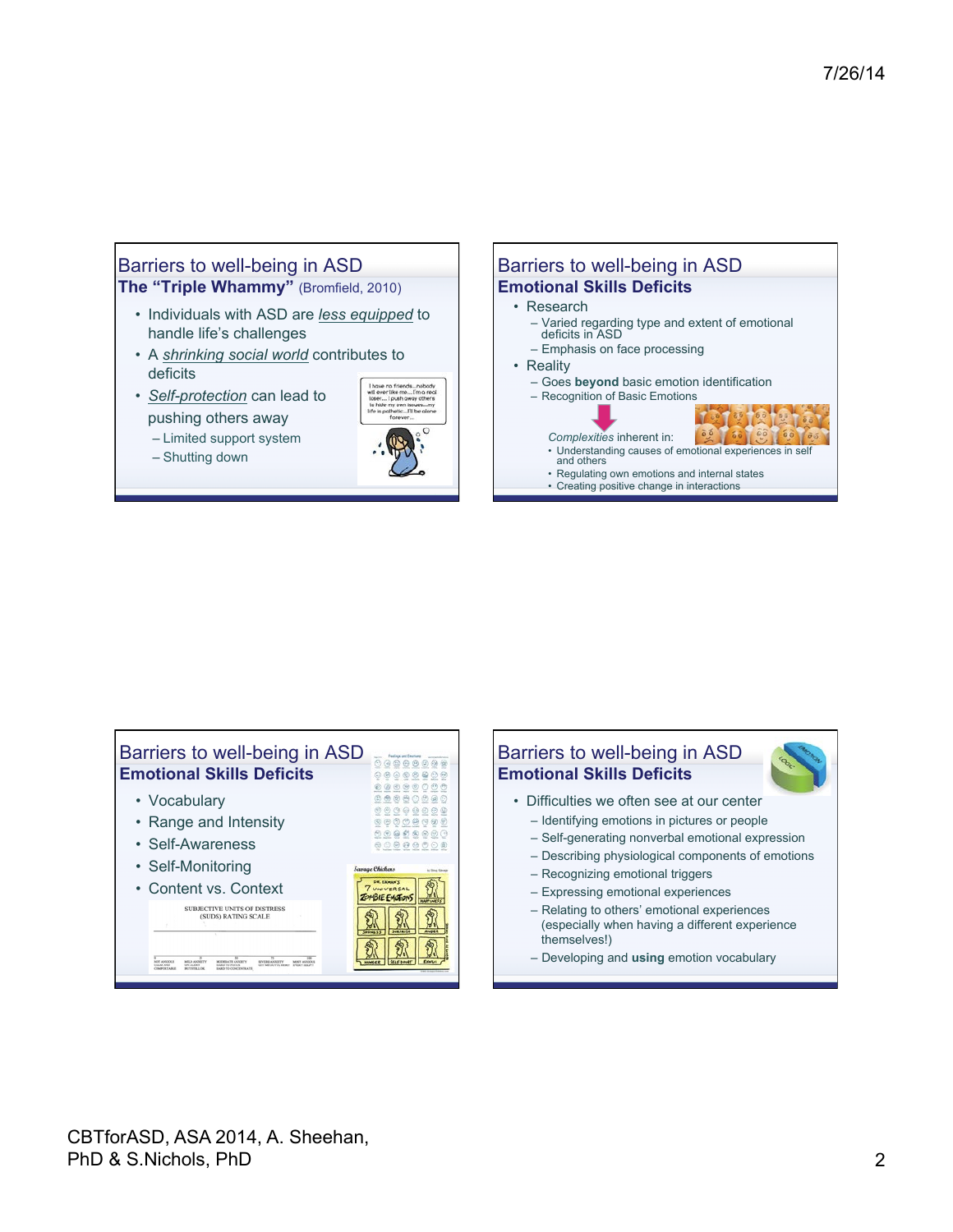

## Barriers to well-being in ASD **Communication**

- Messages in social communication
- Interpreting messages – Misunderstanding emotional intent
- Expressing messages – Unable to "say what you mean"
- 
- Throw electronics in… • Frustrating all around!
- 

#### Barriers to well-being in ASD **Cognitive and Behavioral**  • Restricted interests • Repetitive behavior • Inflexibility – Problem-solving • Executive functioning – Getting started – Organizing – Inhibiting impulses – Shifting and juggling – Sticking it out – Self-monitoring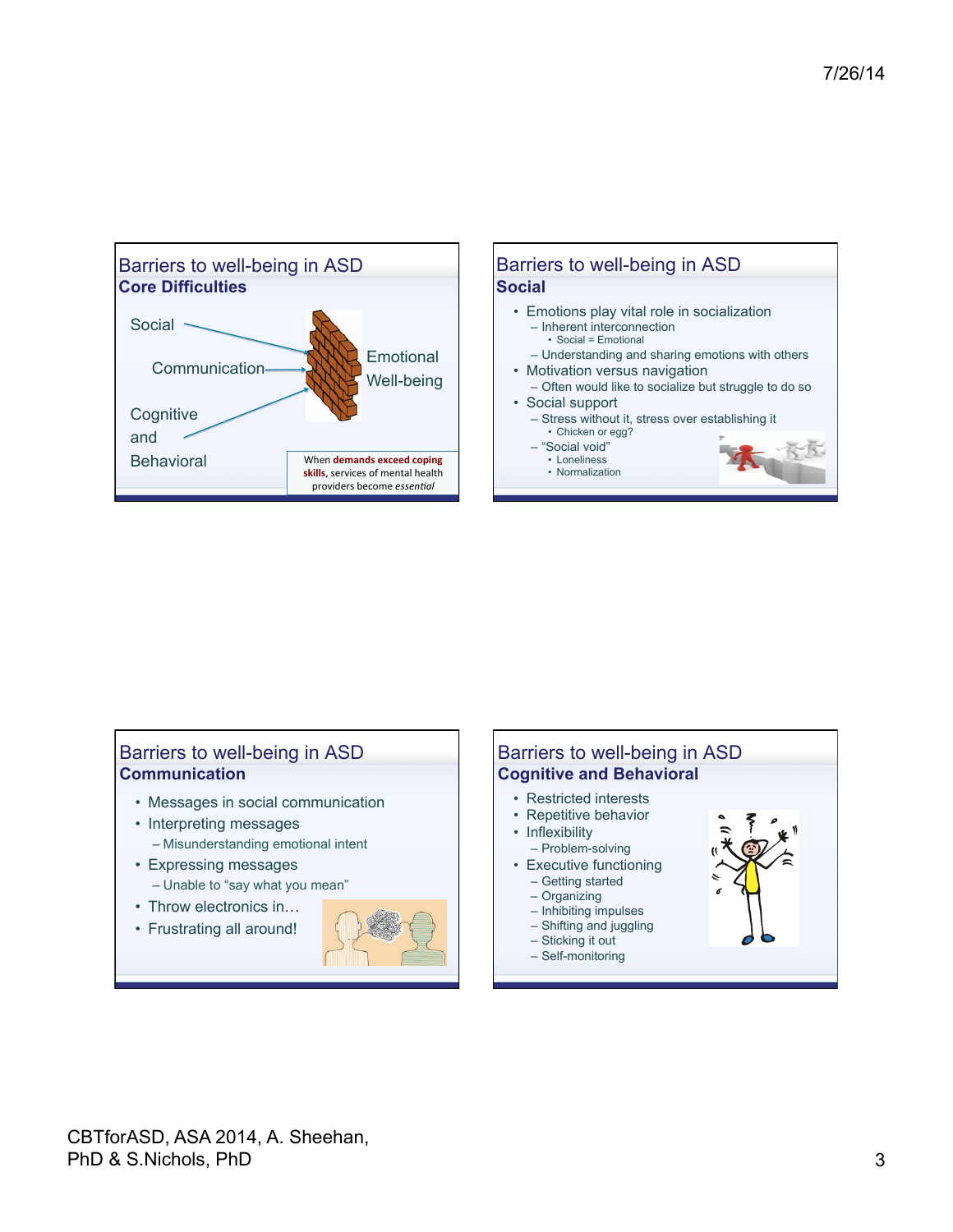## Barriers to well-being in ASD **Mental Health Concerns**

- Comorbid mental health conditions are **very** common with ASD across lifespan (Bradley et al., 2004; Gjevik et al., 2011) - **6 +/- 3.4 disorders** across lifetime (Joshi et al., 2013)
- Most common
	- Anxiety
	- Depression
	- ADHD
	-
- Identified at our practice – Obsessive compulsive disorder (OCD)
	- Panic disorder
	-
	- Trichotillomania – Eating disorders
	- Self-injury; suicidal ideation



#### Barriers to well-being in ASD **"Life Management"**

- Difficulties present serious threats to functioning but do not warrant formal diagnosis
	- Self-criticism
	- Low frustration tolerance
	- Poor emotion regulation
	- Problem-solving skill deficits
	- Impairments in executive function
	- Lack of effective coping skills





CBTforASD, ASA 2014, A. Sheehan, PhD & S.Nichols, PhD 4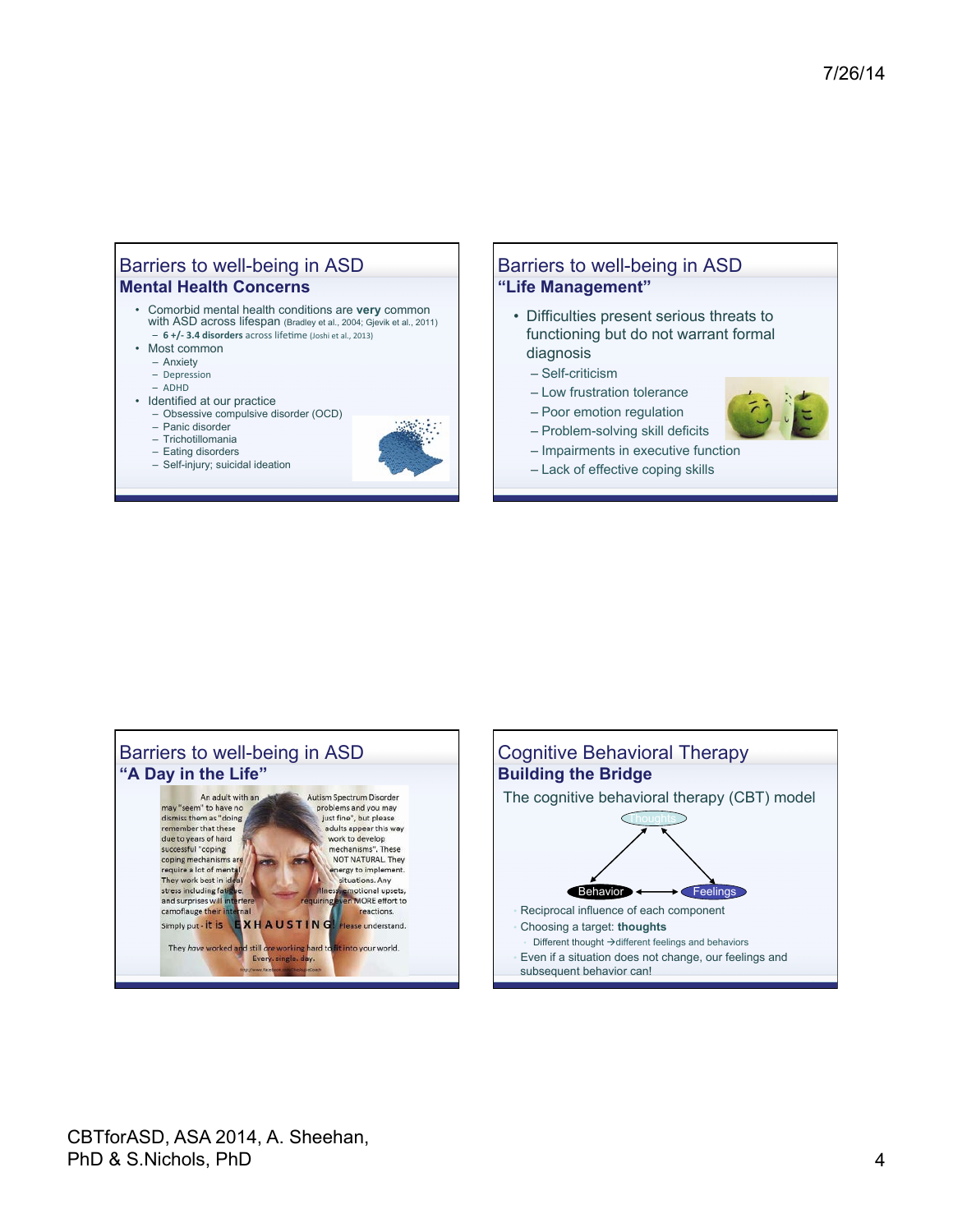## Cognitive Behavioral Therapy **Why CBT?**

- Structured sessions
- Active therapist
- Focus on symptoms and skills
- Role of information processing
- **It just makes sense!**
	- Logical
	- Organized
	- Real-world situations in the *present*
	- Collaborative



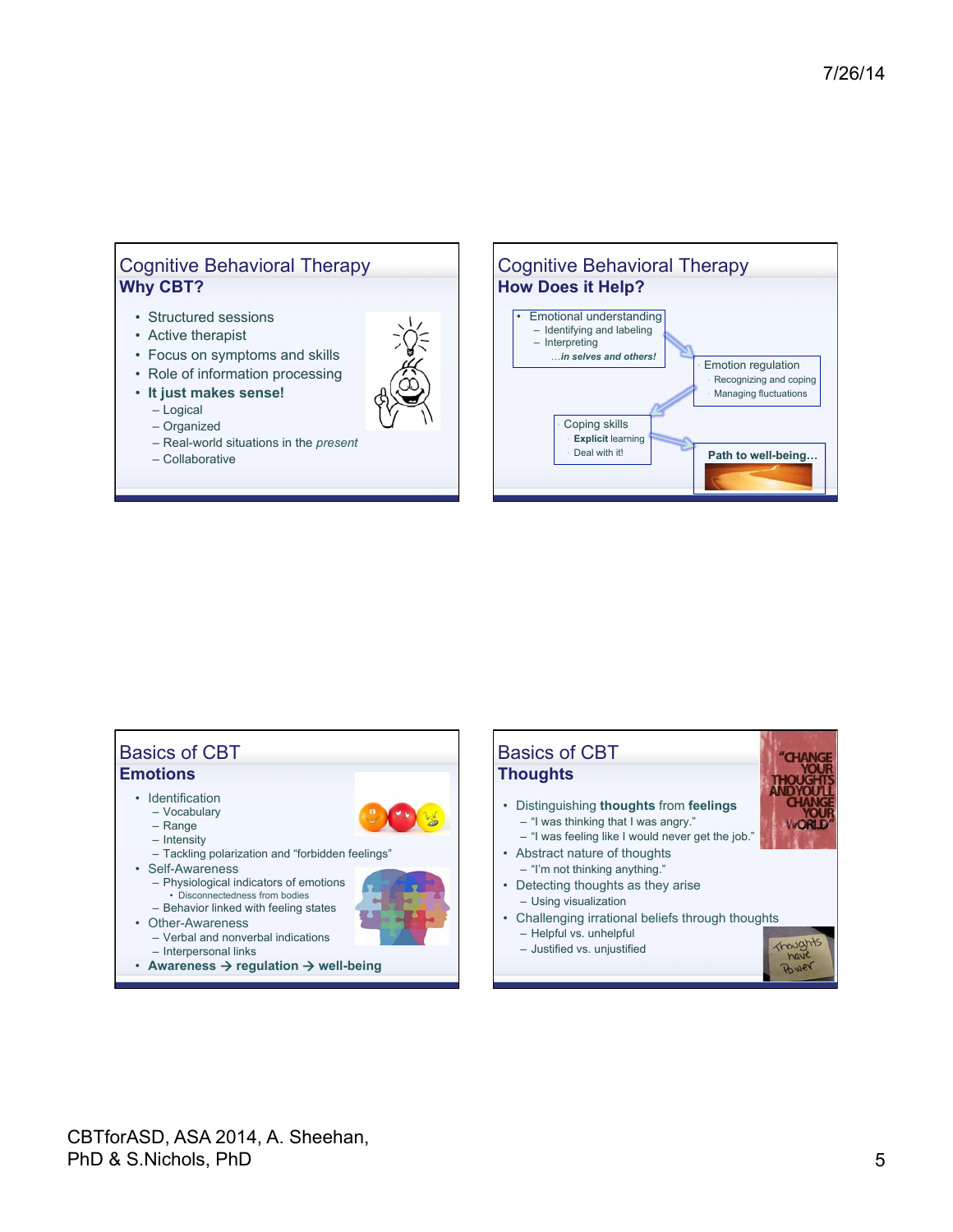### Basics of CBT **Behavior**

- Research shows that changing behavior can change thoughts about self and emotional state (Kraft & Pressman, 2012; Norem & Chang, 2002)
- "Social instruction manual"
	- Roleplaying
	- Modeling
	- Therapist, TV show – Written
- Promotes generalization



### Cognitive Behavioral Therapy **How Do We Know It Works?**

- National Standards Report  $\rightarrow$  "Emerging therapy"
- Case studies and anecdotal evidence
	- Support for efficacy of individual CBT (Cardaciotto & ert, 2004; Gaus, 2007; Hare, 1997; Koenig & Levine, 2011) • Focus on anxiety
	- Group CBT pilot shows promise (Weiss & Lunsky, 2010)
- Our own experiences…



## ASD-Friendly CBT **Adaptations**

- Assessing readiness to determine starting point
	- Emotional identification
- Metacognition
- Orientation to therapy
	- Opening with practice in small-talk – Turn-taking and interrupting
- - Checking in
- Individualized pace
- Clear, concrete psychoeducation

# ASD-Friendly CBT **Planning Sessions and Treatment**

- Forming a therapeutic relationship
- Establishing goals
- Collaborating on "session schedule" – Fit for both participants
- Opportunities for modeling and modifying – Microcosm of social world - generalization – Role of self-disclosure
- Repetition
- Rote and varied

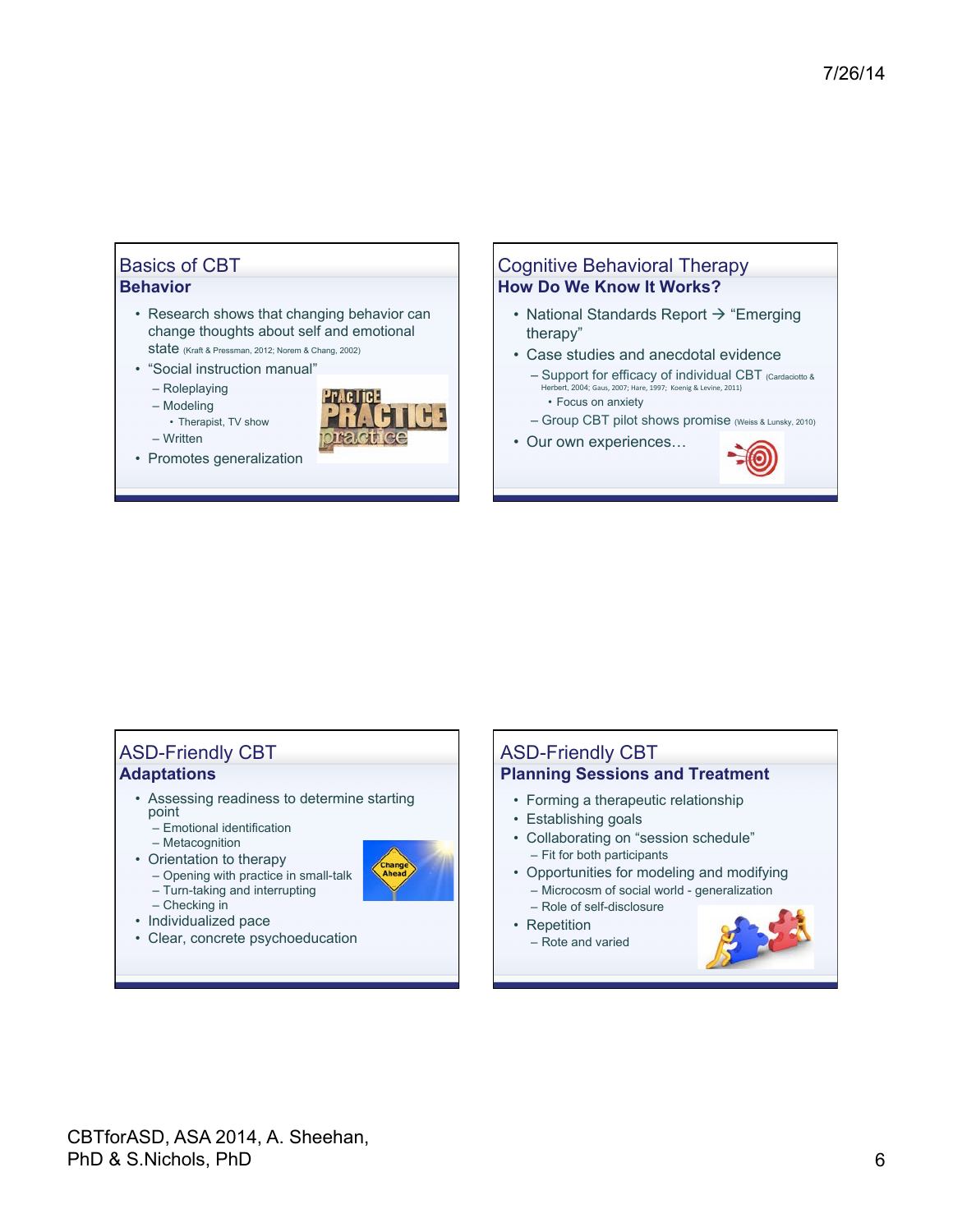





CBTforASD, ASA 2014, A. Sheehan, PhD & S.Nichols, PhD 7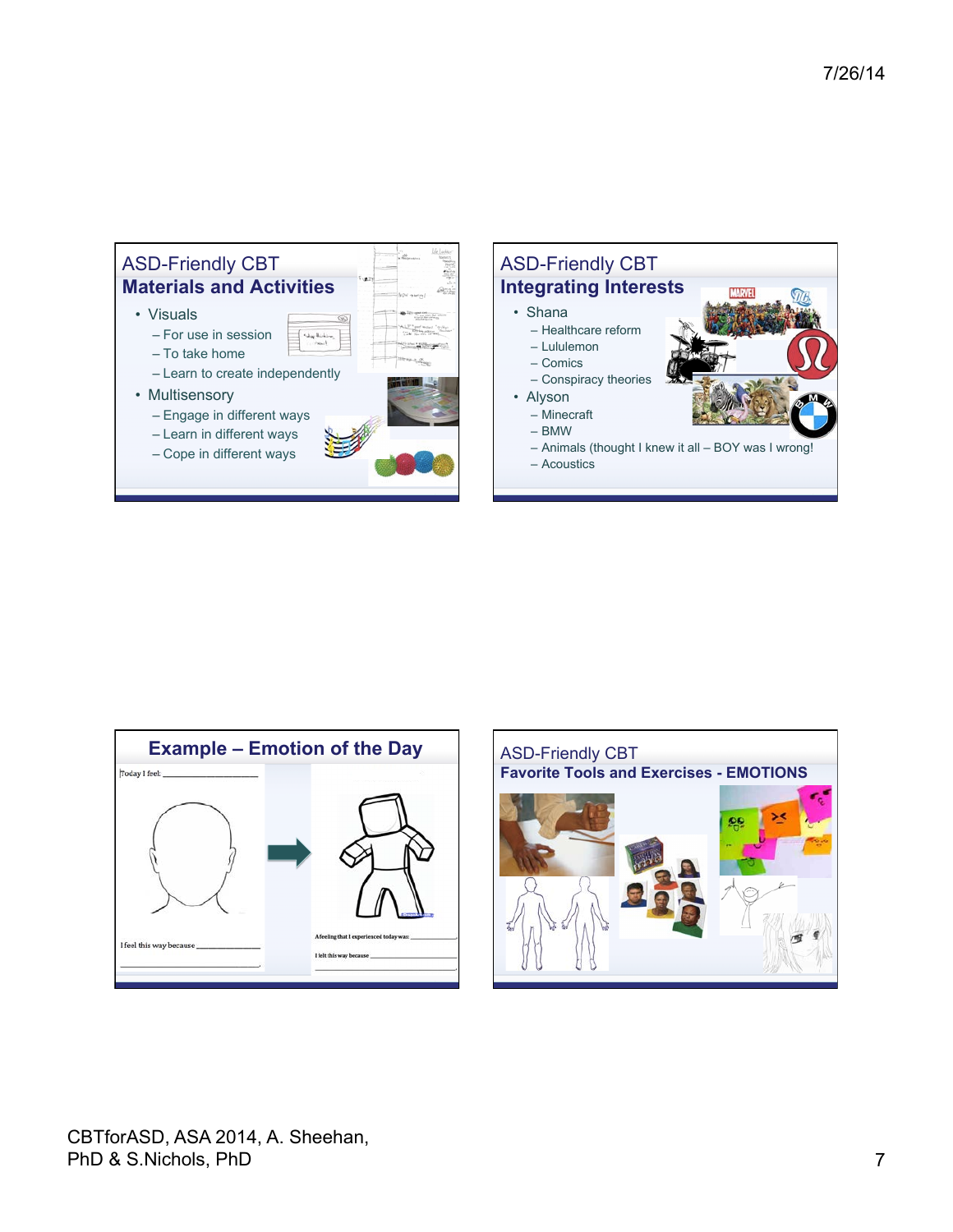







CBTforASD, ASA 2014, A. Sheehan, PhD & S.Nichols, PhD 8